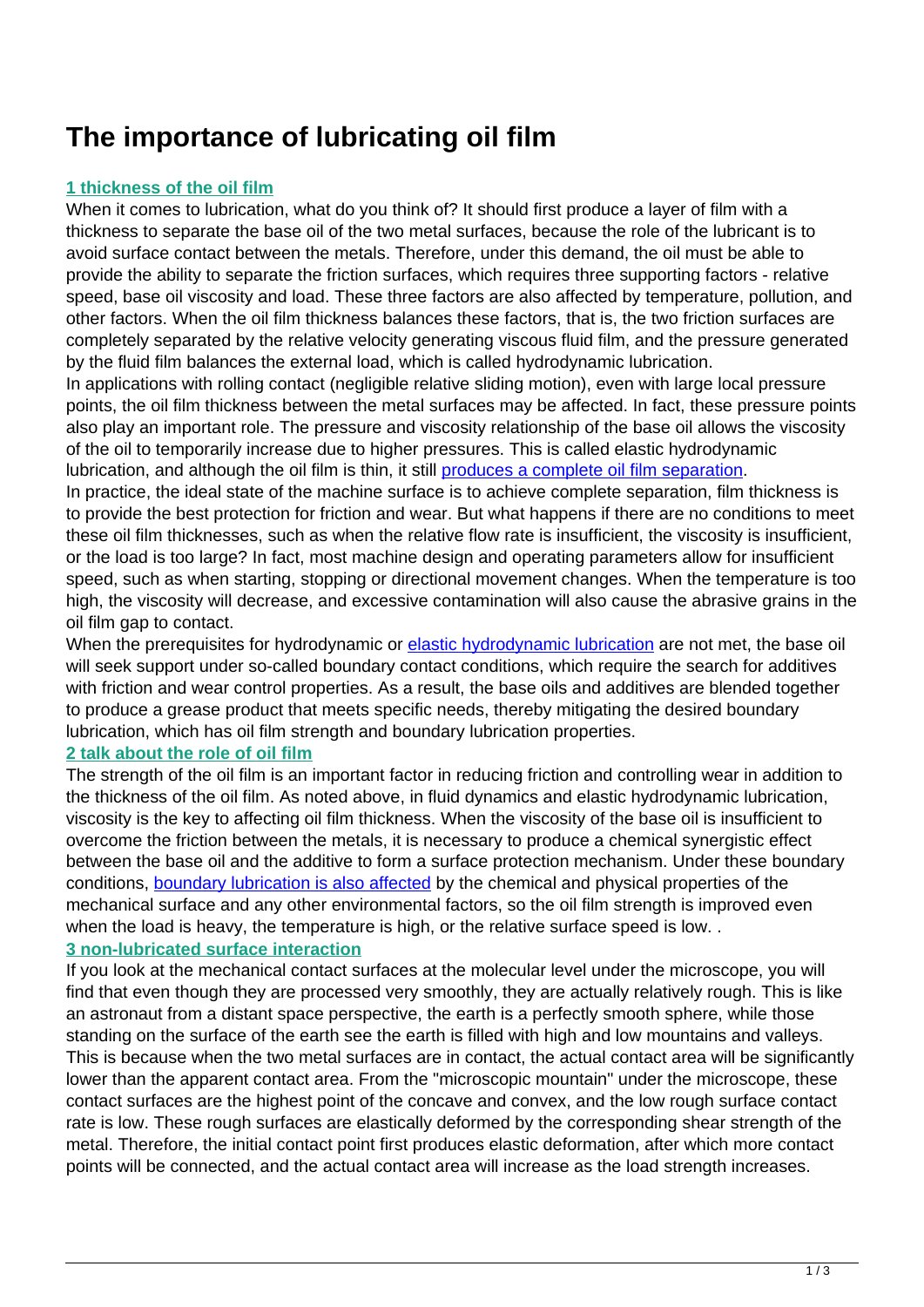# **4 What is friction?**

Friction is the process by which the interacting surface sliding motion is subject to several influencing parameters. Most people think that surface roughness is the main factor in friction. However, when considering that the actual contact area may be less than 1% of the apparent contact area, the actual roughness becomes less important. The cause of the friction should be the result of bonding at the molecular level of the rough contact.

#### **5 How is wear generated?**

In the case of insufficient thickness of the lubricating film on the metal surface, rough contact points may cause cold welding, which is a prerequisite for adhesive wear. Adhesion at these rough points undergoes a hardening and hardening process, and therefore, the shear point generally occurs at a level below the rough contact point where the metal is not strengthened. As a metal shear, the rough tip is either transferred to another surface or broken down into an abrasive grain.

Adhesion is generally considered to be the initial form of mechanical wear. Due to the wear of external sources in addition to the wear of the [abrasive particles themselves,](http://www.anomalia.org/aboutus.html) abrasive wear becomes more destructive, and this form of wear is referred to as three-body wear. The two-body wear is caused by sharp surface contact points caused by cutting or planing.

Surface fatigue occurs during rolling contact. The fatigue mechanism originates from the formation of cracks on the working surface or inside the surface layer, and the high stress under surface rolling conditions causes fatigue wear.

# **6 How to control friction and wear?**

The friction and wear control additive is added to the base oil in a small amount to impart a polarity that promotes adsorption on the metal surface. Due to the conditions of the interaction, these adsorption forces react chemically with the surface in inverse proportion to the conditions for producing sufficient film thickness: higher pressure and higher temperature.

When the machine surface interacts with higher pressures and temperatures, the additive mitigates metal-to-metal contact (wear) by creating a more ductile initial molecular layer on the machine surface that directly reduces contact during contact. The shear strength becomes a "sacrificial". The initial layer can be relieved by the force release of the weak molecular bond of the lubricant and the rough boundary conditions between the metal and the metal to produce a strong bond. The formation of low shear strength films is also affected by the type of base stock and mechanical surface metallurgy. There are three types of lubricant additives that help reduce friction and control wear, which are friction modifiers, anti-wear additives, and extreme pressure additives.

# **A) Friction modifier**

Polar compounds such as fatty acids added to the base oil reduce friction at low sliding speeds by forming a soap film. They are commonly used for components that require fuel economy to reduce friction and stick slip at low speeds, such as in engines or transmissions. They have the effect of antiwear additives, but are more effective than anti-wear agents at light loads and do not require high temperature conditions. However, when the metal surface reacts more strongly to fatty acids to form a metal soap, the decomposition temperature will be higher.

# **B) Antiwear additives**

These polar compounds are typically based on sulfur or phosphorus, such as zinc dialkyl dithiophosphate (ZDDP) type additives, which have been developed to chemically react with metal surfaces only under boundary conditions. Anti-wear additives are more effective at higher temperatures, and they become more active and create a barrier film at high temperatures. ZDDP additives have been widely used for wear protection as well as antioxidants in oils.

# **C) Extreme pressure additive (antiwear additive)**

When the surface temperature is too high, the effects of the friction modifier and even the anti-wear additive begin to weaken. Extreme pressure additives are also based on sulfur and phosphorus, which is the best choice under high temperature conditions. These additives form a low shear strength soapy